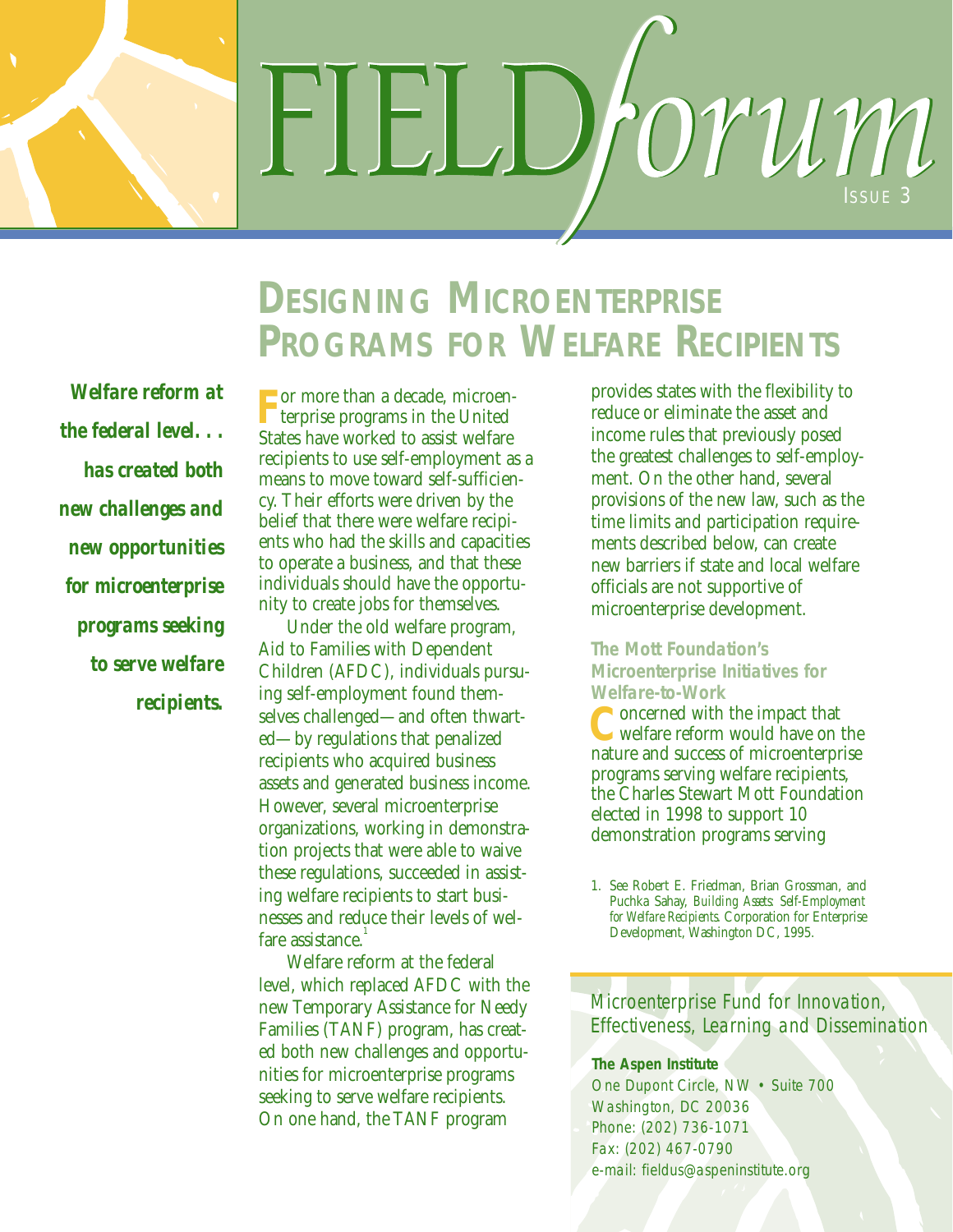TANF recipients.<sup>2</sup> The demonstration grants, selected using a Request for Proposals process, went to microenterprise organizations that proposed programs designed to address the specific barriers and needs facing TANF recipients. The goal of these grants was to learn about whether, and under what circumstances, self-employment could be a viable option for welfare recipients under the new TANF program. (The demonstration projects are described in the tables on page 4 and page 5.)

The Mott Foundation has also provided support to the Detroit Entrepreneurship Institute, a long-time grantee that serves TANF recipients, and to FIELD, the Microenterprise Fund for Innovation, Effectiveness, Learning and Dissemination. FIELD will conduct a learning assessment of the projects over a five-year period with three key components:

- A longitudinal survey that will track the TANF participants participating in the program at intake, after core training completion, and 12 and 24 months after the completion of core training.
- A series of policy case studies, to be conducted by the Center for Law and Social Policy, describing the state TANF policy environments in which the demonstration sites are operating.
- Documentation of the program strategies used by the grantees to serve TANF recipients.

**Emerging Lessons Regarding Program Design for TANF Recipients**

This FIELD forum presents some early lessons from FIELD's learning assessment. The grantees are now at the midpoint of their three-year demonstration projects. Although they are still learning

and refining their program designs, some lessons have begun to emerge regarding the special program needs of TANF recipients. Given the strong interest in serving this population on the part of both microenterprise practitioners and policymakers, FIELD believes it is timely to begin to share the results of the grantees' learning.

What the grantees—many of whom worked with welfare recipients in the pre-TANF policy environment—are finding is that serving TANF recipients requires specialized programs that differ in design from microenterprise interventions serving a broader target population. This FIELD forum describes the key components of these targeted interventions, contrasting them to more typical microenterprise programs. Future FIELD forums will describe findings regarding the individual program components—such as approaches and strategies for client recruitment, and the design of core training programs for TANF recipients.

### **The Typical Microenterprise Intervention**

**M** United States vary dramatically in terms of their goals, intensities, institutional settings, economic contexts, and expected outcomes. However, in what is now more than a decade of practice in this country, some core program elements have emerged. Virtually every program includes the following components:

• **Marketing and Recruitment:**

Programs use a range of strategies to reach out to prospective clients and inform them about the services they offer. These typically involve some sort of orientation session. The goal of these efforts is not only to recruit clients, but to provide potential clients with infor-

<sup>2.</sup> One of the ten original grantees, Project INVEST of the Northwest Michigan Council of Governments, is no longer participating in the FIELD learning assessment, as their program is focusing on disadvantaged individuals and dislocated workers, rather than TANF recipients.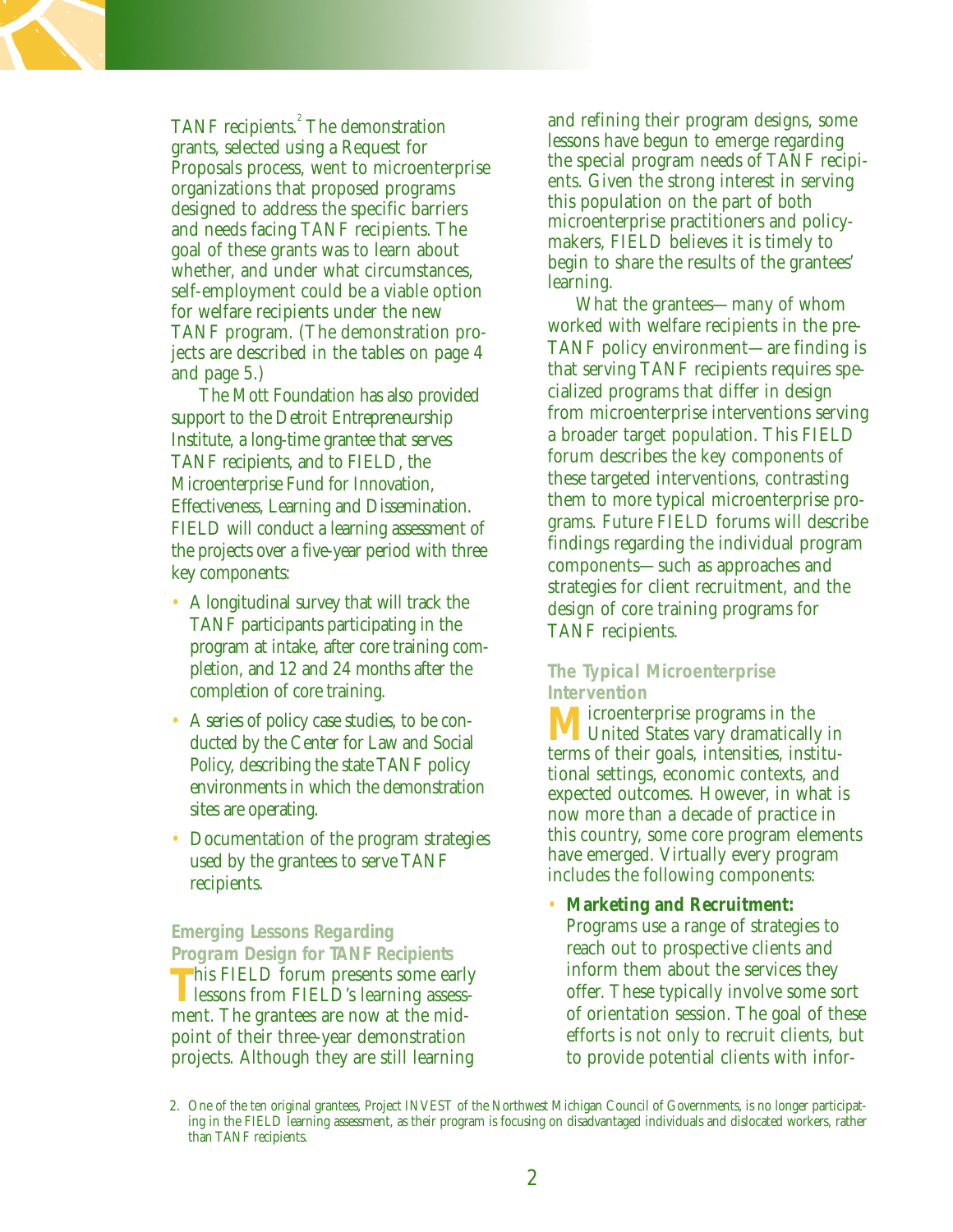mation that allows them to assess their own readiness for the program, and to thereby "self-select" into the microenterprise program.

- **Training and/or Technical Assistance:** Microenterprise programs provide their clients with some combination of training and technical assistance (t.a.), primarily in order to build the skills they will need to start and operate a business. Some programs may also include "personal effectiveness" components aimed at critical life management skills. The training and t.a. components of U.S. programs vary dramatically in length and intensity.
- **Access to Capital:** Virtually every microenterprise program recognizes that entrepreneurs need to access capital for their businesses. Most programs have internal loan funds, which may use either a peer (group) or individual lending model. Other programs partner with outside financing sources, sometimes extending loan guarantees. Increasingly, programs are offering savings or Individual Development Account programs to build the capacity of the entrepreneurs to invest in their own businesses.
- **Post-Loan and Post-Training Services:** Although this program component is not universal, many programs now are seeking to provide additional business assistance services after the completion of core training or the extension of a loan. In many cases, these take a sectoral or market focus, providing the business owner with specialized information needed to grow their business. In other instances, the services aim to help the entrepreneur with typical management challenges.

**How the TANF Program Influences Program Design**

**E**ach of the learning assessment partici-**E** pants funded by the Charles Stewart

offers these basic program components. However, each of these grantees has also modified its program design to reflect the specific issues and challenges encountered in serving a TANF population. Although there are many challenges inherent in the new post-welfare reform environment, three features of the reform are particularly important in defining the program interventions that TANF recipients require. These are:

Mott Foundation

• **Time Limits.** The Personal Responsibility and Work **Opportunity** Reconciliation Act (PRWORA) is the federal law

*In the face of time limits, microenterprise practitioners are seeking ways to ensure that TANF recipients who are seeking to start or stabilize a business minimize the use of TANF assistance that counts toward that limit*

that replaced the AFDC program with TANF. This law mandates that in most cases, individuals can receive assistance for a total of 60 months. States have the option of instituting a shorter time limit. In the face of time limits, microenterprise practitioners are seeking ways to ensure that TANF recipients who are seeking to start or stabilize a business minimize the receipt of TANF assistance that counts

<sup>3.</sup> Individual Development Accounts are dedicated savings accounts that can only be used for purchasing a first home, education or job training expenses, or capitalizing a small business.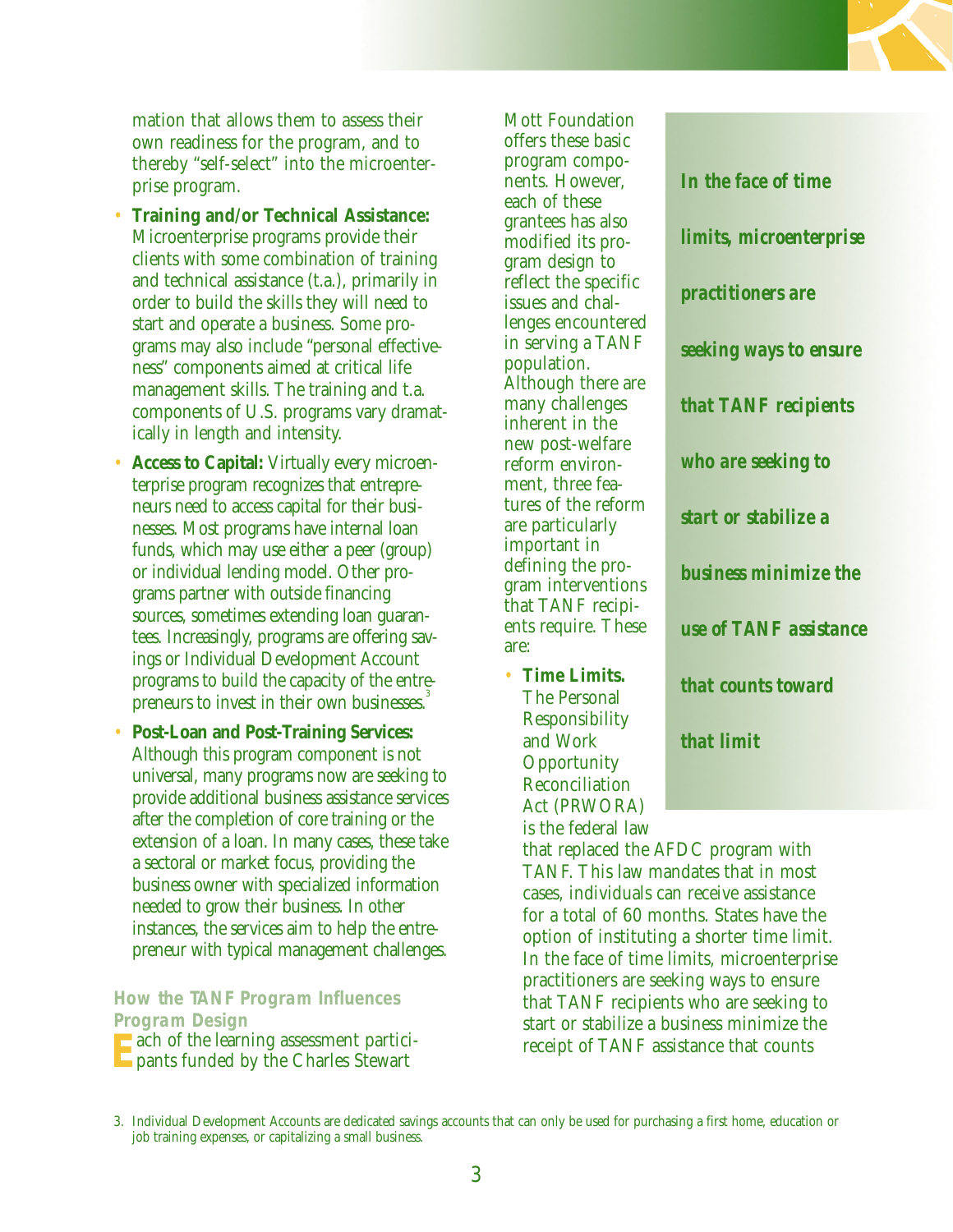

Detroit Entrepreneurship Institute (DEI) Detroit, MI

DEI has offered a comprehensive program of assistance -- including training, case management, one-on-one counseling, and access to a library and graphic design services -- to welfare recipients for over eight years.

Institute for Social and Economic Development (ISED) Iowa City, IA

ISED will augment its long-term program for welfare recipients across Iowa with strong outreach to caseworkers, revised training, access to employment services to those seeking to "income patch", and efforts to further improve the state's policy environment.

Little Sisters of the Assumption Family Health Services Dorchester, MA

This project, a collaboration with the Women's Institute for Housing and Economic Development and the Transition to Work Collaborative, seeks to enhance the viability and sustainability of family day care services provided by TANF recipients, and offer new, high-quality day care to welfare recipients pursuing employment.

Mi Casa Resource Center for Women Denver, CO

This effort will expand Mi Casa's successful program called Project SUCCESS, which provided entrepreneurial training, life-skills curriculum, individualized assessment, case management, access to capital and other assistance to women receiving public assistance.

Southern Oregon Women's Access to Credit, Inc. (SOWAC) Medford, OR

This project will provide business training, counseling, networking and financial services to single-parent females who are either receiving welfare or leaving the system.

towards the time limit.<sup>4</sup> The strategies they are using include:

- 1. Seeking to "stop the clock" while their clients are in the training and/or business start-up phase;
- 2. Minimizing the length of the training and business start-up phase, so that clients can leave TANF as soon as possible;
- 3. Including an early assessment of the feasibility of the business and self-employment, so that clients do not use up months of TANF assistance pursuing a business that is not likely to succeed; and
- 4. Providing case management services, in order to strengthen the chance that the client and their business will succeed.
- **Work Requirements.** The federal law also requires that TANF recipients be engaged in work activities within 24 months, or earlier if the state chooses. For microenterprise to be an attractive option to clients and caseworkers, it must be considered a work activity. The Mott grantees have taken the following approaches to address this issue:
	- 1. Seeking to get both microenterprise training, and the post-training business start-up period defined as activities that meet work requirements.

<sup>4.</sup> Federal regulations define which services and benefits provided with TANF dollars are considered "assistance" and which are considered "nonassistance." Benefits and services that are considered "nonassistance" do not count toward the family's lifetime limit of assistance. For additional information, see Mark Greenberg, *Developing Policies to Support Microenterprise in the TANF Structure: A Guide to the Law.* The Aspen Institute: Washington, D.C., 1999, pp. 4-6.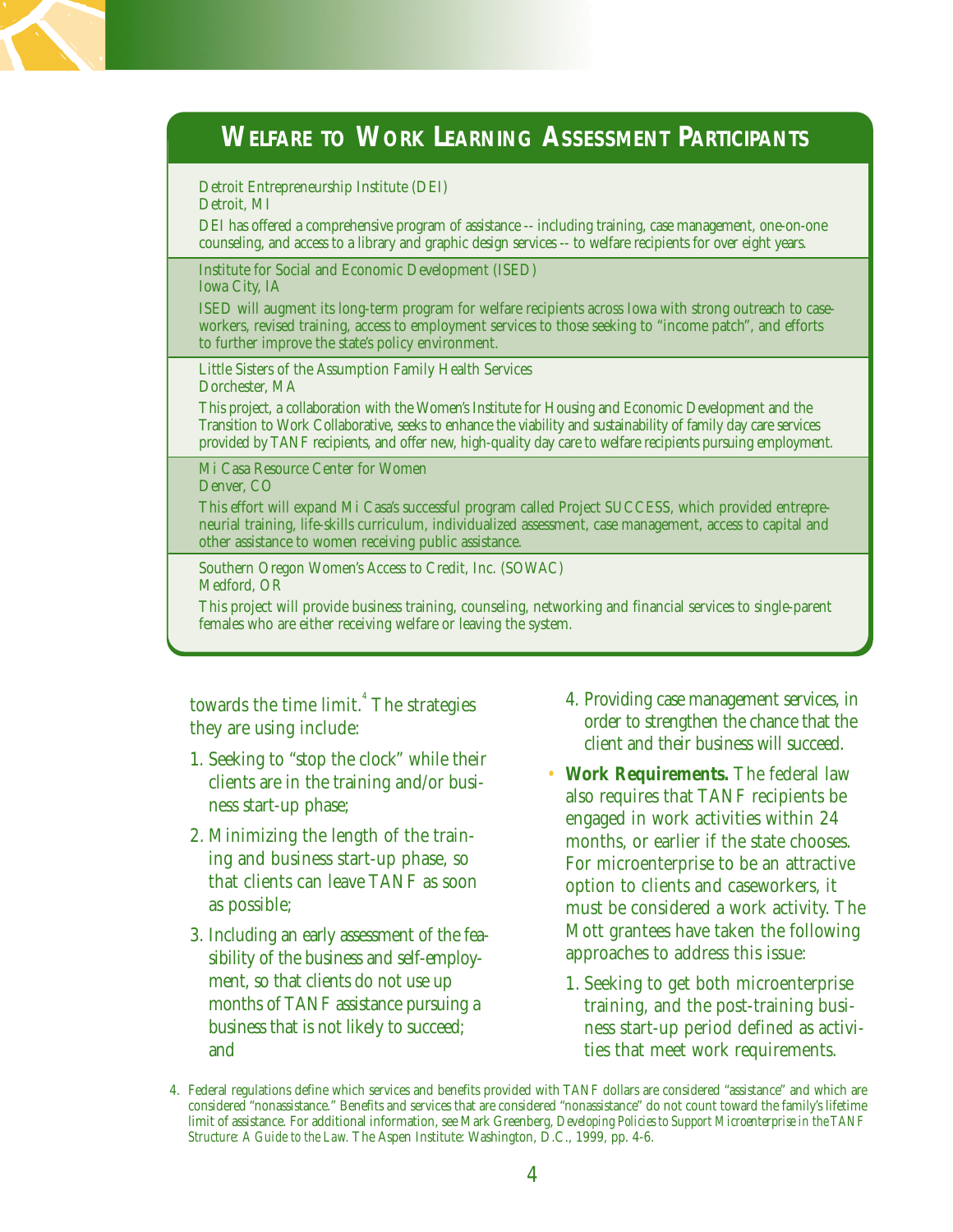# **WELFARE TO WORK LEARNING ASSESSMENT PARTICIPANTS**

#### West Company Ukiah, CA

This project, in which West Company is collaborating with the Mendocino County Department of Social Services/Job Alliance, offers participants both employment training and microenterprise development services, with the goal of increasing income-generating options for women transitioning off welfare.

Women's Initiative for Self Employment (Women's Initiative)

#### San Francisco, CA

This project will provide a comprehensive program of microenterprise services to welfare recipients, with a strong focus on assessment and case management as critical factors for women seeking to pursue selfemployment within a time-limited welfare system.

Women's Self-Employment Project (WSEP) Chicago, IL

WSEP will develop a microenterprise assistance model for public assistance recipients that combines entrepreneurial training, mentoring, and on-the-job training to maximize the potential for self-sufficiency.

Women Venture St. Paul, MN

In its BRIDGE project, Women Venture will offer a combination of short-term microenterprise training, other microenterprise services, job readiness training and job placement to assist welfare recipients to pursue an "income patching" strategy.

Worker Ownership Resource Center (WORC) Geneva, NY

This project will develop a self-employment program for welfare recipients in a five-county area in central New York. As part of this effort, WORC will seek to expand the state's innovative Child Assistance Program (CAP) to four counties, in order to enable more favorable treatment of welfare recipients pursuing self-employment.

- 2. Building program models that blend employment with self-employment, so that clients can work on their business while meeting the work requirements.
- **Work First Orientation.** The PROWRA does not require that states implement a "work first" approach in their welfare reform efforts. However, most states and counties have placed a strong focus on getting TANF recipients into jobs, rather than on placing them in training that may lead to employment. In areas where the "work first" orientation is strong, it can be difficult to convince welfare administra-

tors to approve a TANF recipient's participation in a microenterprise program. In response, practitioners have:

- 1. Worked to educate caseworkers about the benefits of self-employment for some TANF recipients.
- 2. Developed strategies to blend employment with self-employment.
- 3. Structured microenterprise programs as an intervention for individuals who have left TANF, but for whom employment does not seem to be a long-term strategy for supporting their families.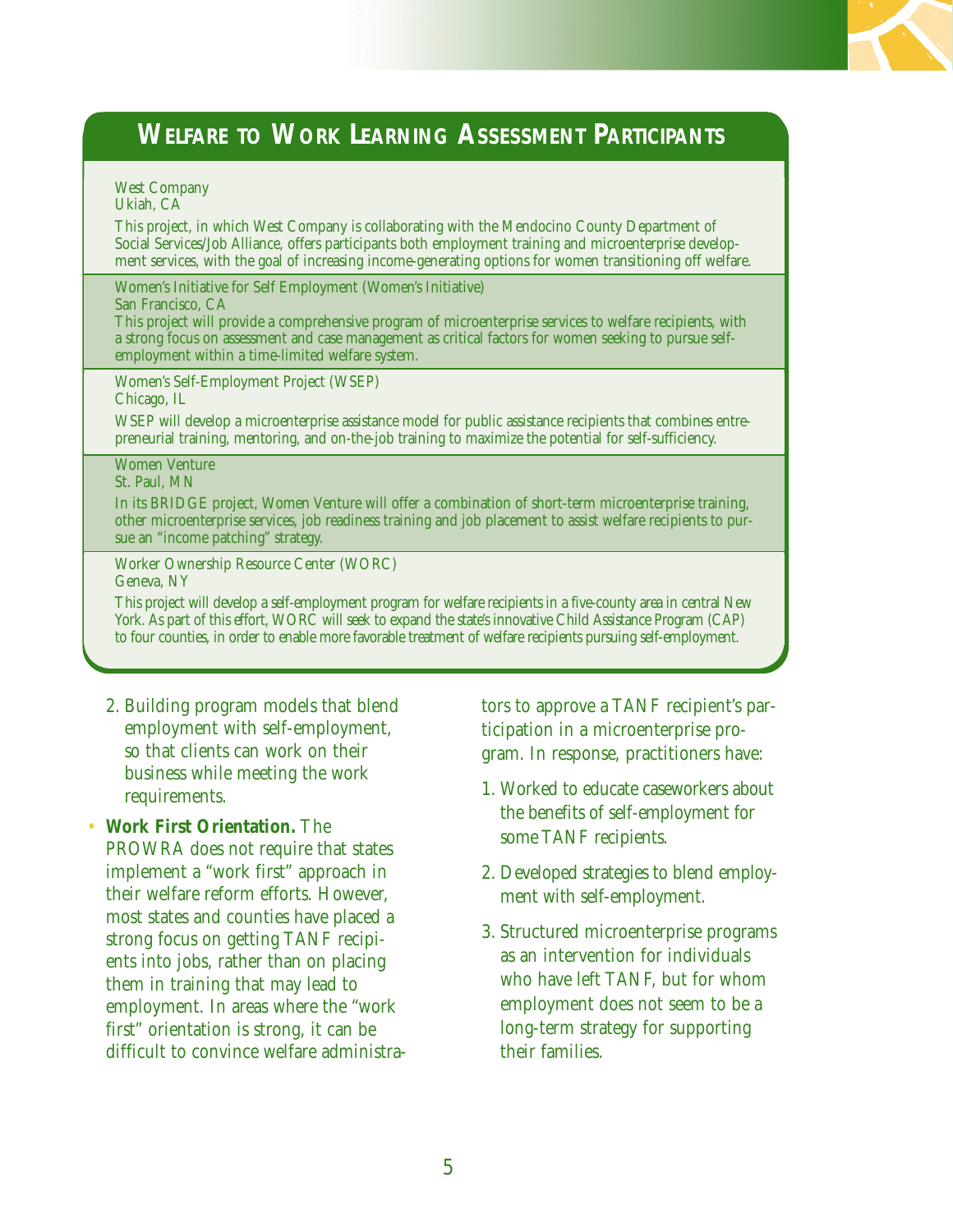*Importantly, all grantees have included some personal effectiveness training, to help TANF clients address the many challenges they face, not only in starting businesses, but also in moving toward self-sufficiency.*

### **Components of Welfare-to-Work Microenterprise Programs**

**T** o implement these strategies, the Mott Welfare-to-Work grantees have both modified their existing program components, and added new ones designed to meet the needs of TANF participants. As a result, we are beginning to see a set of microenterprise interventions that is more complex than those used with a broader, and often less disadvantaged population. These new program components address such issues as assessment and screening, employment services, case management, and policy education. Together with more typical microenterprise components, they create interventions with the following components:

#### • **Marketing and**

**Recruitment.** Grantees are finding that specialized tech-

niques are often required to reach out to TANF recipients. In addition, the grantees have also found that it is essential to implement marketing and education efforts aimed at caseworkers, who must approve a TANF participant's choice to enter a microenterprise program. Programs that have succeeded in providing this information to caseworkers appear to have a significantly easier time in recruiting TANF participants.

• **Assessment and Screening.** Many of the grantees have added or enhanced an early assessment and screening process, with the goal of making an initial determination about the feasibility of the business and the client's readiness for self-employment. In some instances, the screening process has been altered from one of selfselection to one of staff selection, or joint staff and client selection. With these changes, the grantees are seeking to minimize the number of clients who use valuable months of assistance pursuing self-employment at a time when they are not well positioned to succeed.

- **Training and Technical Assistance.** The skill-building interventions of the grantees vary in intensity. This variation is driven in part by the policy environment: programs seeking to limit training periods that count against time limits have shortened their training programs; while others have intensified their training so it counts towards participation requirements. The training programs of the grantees are also influenced by their overall operating philosophies regarding how much and what type of training to provide. Importantly, all grantees have included some personal effectiveness training, to help TANF clients address the many challenges they face, not only in starting a business, but also in moving toward self-sufficiency.
- **Employment Services.** Several of the grantees have added employment services to help clients to meet work requirements and income needs—particularly in cases where a participant later elects not to start a business, or where the business cannot meet the family's income needs in the early years. Employment services take the form of job search and readiness assistance, placement assistance, and even some job training services. In one model, clients are placed in jobs prior to starting self-employment training; in other programs, clients access employment services if it appears that their business will not meet their families' income needs.
- **Access to Credit.** Several of the grantees have elements of their credit or financing components that target specific needs of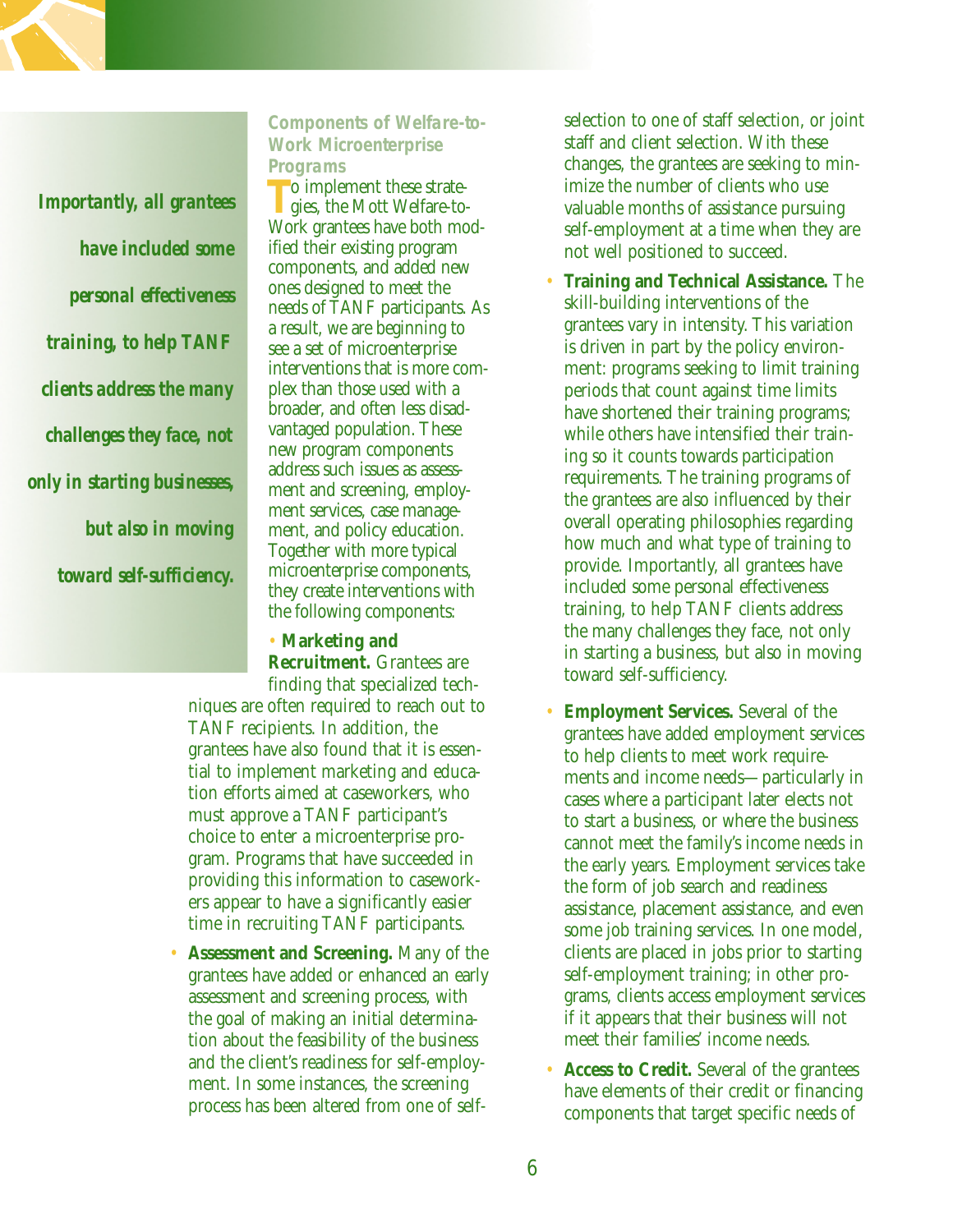

TANF recipients. These include smaller initial loans that can support pre-start up needs of TANF clients, or special flexible underwriting criteria that reflect the lower asset levels of these individuals. At least two of the grantees have access to small grants that can support some of the business start-up expenses of their TANF participants.

- **Case Management.** A few grantees have added case management services to address the personal challenges that TANF participants often confront when starting a business. These challenges can include low literacy levels (although some programs require certain literacy skills before accepting clients into their program), domestic abuse, substance abuse, mental illness, lack of adequate housing, and other factors. In most cases, these case management efforts link clients to other community resources that can provide assistance.
- **Policy Education.** Each of the grantees has taken on new efforts to understand, negotiate, and affect how TANF policies influence the choices their clients face. In some cases, the grantees are working at the state level to help define TANF policies relating to microenterprise development. In all cases, they are educating caseworkers and others at the local level about state-level policies, and the importance of supporting the selfemployment option. Finally, programs also are dedicating time and resources to resolving client-specific issues regarding how TANF policies are implemented. This policy education role appears to involve significant resources; a few agencies have hired staff specifically to address these issues.
- **Post-Loan and Training Services.** A few grantees have added "aftercare" services aimed specifically at assisting

TANF participants, after they have completing core training and are launching or operating their business. These services are aimed at ensuring that the businesses get the assistance they need to maximize their chances of success.

It is important to note that although some grantees have elected to create specialized training programs for TANF participants, others are including these clients in their regular training courses. However, in seeking to meet the special needs of TANF clients, all programs are finding ways to address several, if not all, of the above components.

**Key Issues in Serving TANF Recipients**

ach of the Welfare-to-Work grantees will continue to refine and adjust its program as welfare caseloads continue to change and their collective learning grows. However, it appears clear that there are

challenges in serving TANF participants that call for specialized program elements. Some of the alterations in program design reflect the characteristics of TANF participants—low-income women who face many personal and economic challenges in moving toward self-sufficiency. Others reflect the particular policy environment created by welfare reform: the biases toward work and away from training, the time-limited nature of assistance; and the pressure to achieve caseload reduction.

To date, perhaps the most important lesson to emerge is that serving TANF recipients requires that microenterprise practitioners focus on three critical areas:

• Program design that reflects the special needs of this

*. . .it appears clear that there are challenges in serving TANF participants that call for specialized program elements.*